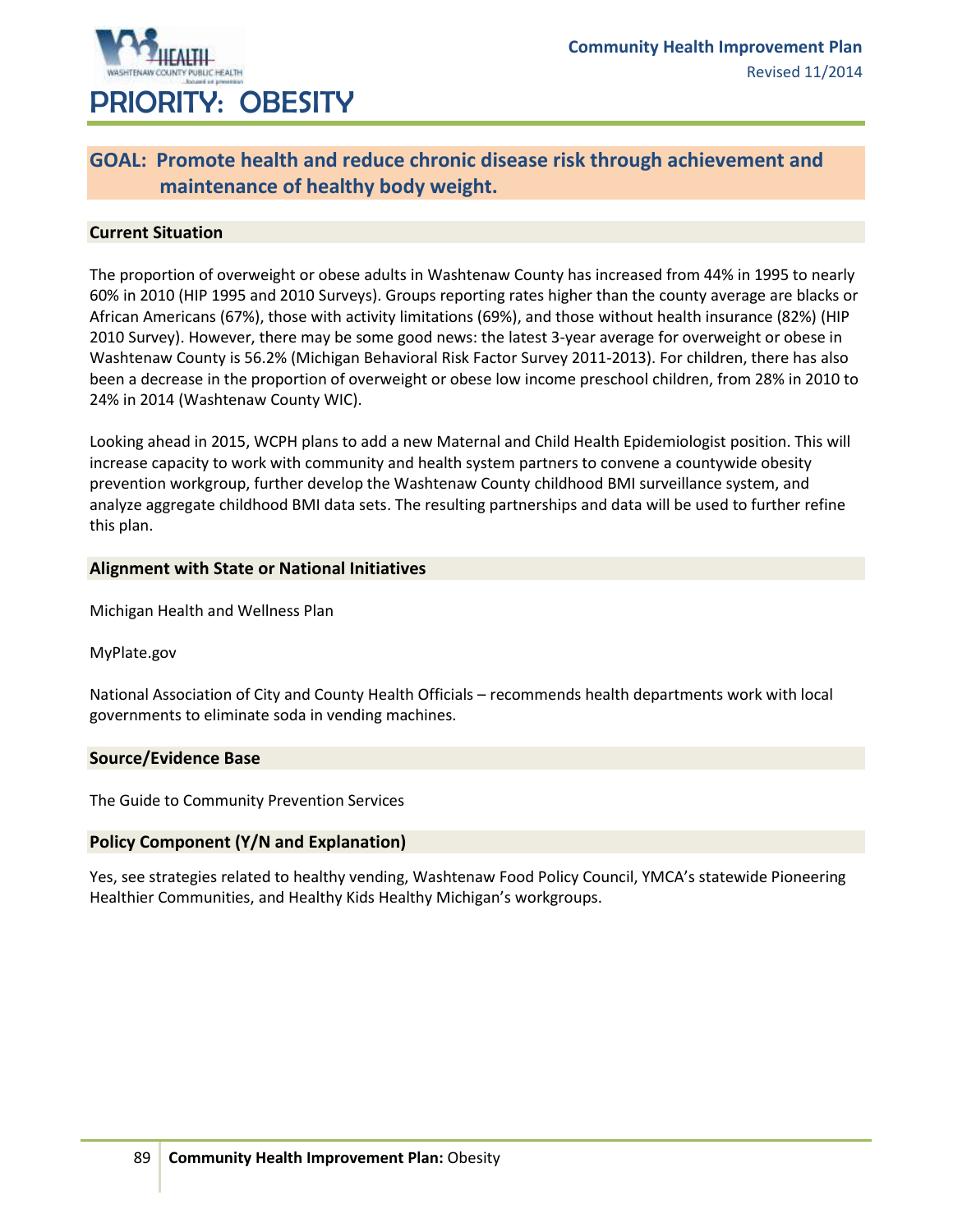

Revised 11/2014

# **Objective 1:**

**Decrease the proportion of adults who are overweight or obese from 59% to 40%.**

| <b>Outcome Indicator</b>       | 2010<br><b>Baseline</b> | 2014<br><b>Update</b> | 2020<br><b>Target</b> | <b>Data Sources</b> |
|--------------------------------|-------------------------|-----------------------|-----------------------|---------------------|
| Adult overweight or obese rate | 59%                     | $56.2%$ *             | 40%                   | <b>HIP Survey</b>   |

*\*2011-2013 Michigan BRFS Regional & Local Health Department Estimates, October 2, 2014. No new HIP Survey data available. Next survey scheduled for 2015; data will be available 2016.*

| <b>Action Plan:</b>                                                                                                                                                                                    |                 |                                                                                                                            |                 |                                                                                                                                                    |
|--------------------------------------------------------------------------------------------------------------------------------------------------------------------------------------------------------|-----------------|----------------------------------------------------------------------------------------------------------------------------|-----------------|----------------------------------------------------------------------------------------------------------------------------------------------------|
| <b>Program Activities</b>                                                                                                                                                                              | <b>Baseline</b> | <b>Person/Group</b><br><b>Responsible</b>                                                                                  | <b>Timeline</b> | <b>Performance Indicator</b>                                                                                                                       |
| <b>Coordinate Countywide Obesity</b><br>Workgroup, identify gaps in services<br>to high risk populations                                                                                               | Ongoing         | <b>Washtenaw County</b><br>Public Health, St.<br>Joseph Mercy Health<br>System, University of<br>Michigan Health<br>System | 2014-2015       | # meetings per year, Meeting<br>minutes, list of members,<br>revised action plan with input<br>of this group                                       |
| <b>Participate on the Healthy</b><br><b>Communities Chelsea, Manchester,</b><br><b>Dexter local coalition and</b><br>collaborate with<br><b>5 Healthy Towns coalitions</b>                             | Ongoing         | <b>Washtenaw County</b><br>Public Health, St.<br>Joseph Mercy -<br>Chelsea, Chelsea Area<br><b>Wellness Foundation</b>     | 2013-2018       | # meetings attended per year,<br>meeting minutes                                                                                                   |
| <b>Advocate for healthy vending</b><br>policies within municipalities and<br>agencies such as Washtenaw<br>County, cities/townships, health<br>systems, parks, etc.                                    | Ongoing         | <b>Washtenaw County</b><br><b>Public Health</b>                                                                            | 2013-2015       | # policy changes, copies of new<br>polices                                                                                                         |
| <b>Coordinate the Prescription for</b><br><b>Health program which provides</b><br>low-income patients with nutrition<br>counseling and coupons for produce<br>at farmers' markets                      | Ongoing         | <b>Washtenaw County</b><br><b>Public Health, local</b><br>safety net clinics, local<br>farmers markets                     | 2014-2015       | Copy of annual reports, #<br>participants enrolled, increase<br>program participants<br>consumption of fruit and<br>vegetables by 1 cup (pre/post) |
| Maintain inventory of nutrition<br>education programs for low-income<br>residents. Analyze for gaps,<br>duplication, etc. in order to improve<br>access and facilitate networking<br>between agencies. | Ongoing         | Growing Hope,<br><b>Washtenaw County</b><br><b>Public Health</b>                                                           | 2014-2015       | Copy of inventory dated 2015                                                                                                                       |
| <b>Maintain resource guide of obesity</b><br>prevention programs; disseminate<br>to organizations that serve groups<br>with high rates of obesity                                                      | Ongoing         | <b>Washtenaw County</b><br><b>Public Health</b>                                                                            | 2014-2015       | Copy of resource guide; list of<br>organizations distributed to;<br>update annually                                                                |
| In collaboration with the<br><b>Washtenaw Food Policy Council</b><br>(WFPC), advocate for strategies<br>identified on 2014 WFPC policy<br>agenda                                                       | Ongoing         | <b>Washtenaw County</b><br>Public Health,<br>Washtenaw Food<br>Policy Council, and<br>community partners                   | 2014-2018       | # executive committee<br>meetings attended, # policy<br>action team meetings<br>attended, # meeting agendas, #<br>meeting minutes                  |